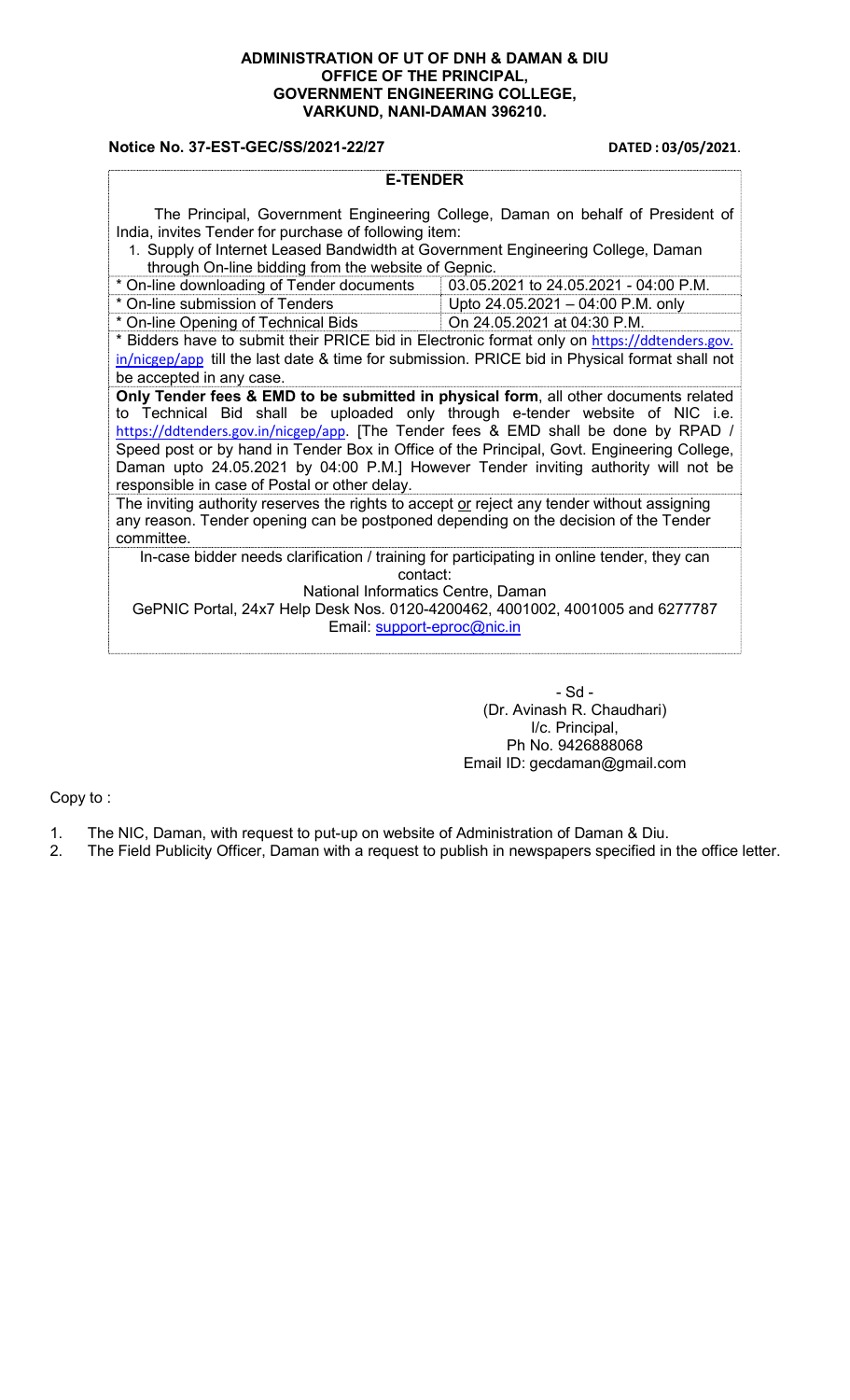### ADMINISTRATION OF UT OF DNH & DAMAN & DIU OFFICE OF THE PRINCIPAL, GOVERNMENT ENGINEERING COLLEGE, VARKUND, NANI-DAMAN - 396210.

Terms & Conditions for Supply of Internet Leased Bandwidth at Government Engineering College, Daman.

## Notice No. 37-EST-GEC/SS/2021-22/27 DATED : 03/05/2021.

## General terms and Conditions:

- 1. Tender bids should be submitted duly signed and stamped on every page by the vendor's authorized signatory on or before 24/05/2021 by 4:00 pm. (TENDER Fee Rs. 1000/-) in the form of Demand Draft.
- 2. The EMD of Rs. 15,000 /- in the form of F.D.R. in favour of "The Principal, Govt. Engineering College, Daman" should be submitted with the Technical Bid.
- 3. The EMD FDR must have a due date of at least 06 months.
- 4. The bidder should have acquired valid NLD / UL (Unified License) / UASL (Unified Access Services License) and ISP License from DOT and has established Fiber/wireless network across India and operational from last 3years.
- 5. The rates quoted should be valid for 180 days from the date of submission of the Tenders.
- 6. Minor variation/Deviation/ Relaxation in the technical specification will be only subjected to acceptance by the concerned department and tendering inviting authority.
- 7. The Bidder should have own access network for providing last mile (local loop).
- 8. The Bidder should have its own dedicated facility to provide DDOS Detection and Mitigation Services. Leasing / Subletting, Assigning or Outsourcing this service is not permitted.
- 9. The Internet Service Provider should have Call Centre and Telephonic Support. The same shall be extended to Government Engineering College, Daman for resolving minor issues and registration of faults / complaints.

## 10. The Bidder shall have to provide all necessary Wires / Devices to enable the Internet to the first distribution point where required in the premises.

- 11. Supply, transportation, installation, testing, integration of the item shall be sole responsibility of the selected supplier.
- 12. The supply and installation of items should be done within 20 days from the date of receipt of supply order.
- 13. Head of Office reserves the right to cancel the order in the event of delay in supply and installation beyond 60 days from the date of Purchase Order resulting in forfeit of the EMD amount.
- 14. Penalty: If the suppliers fails to deliver all or any of the Tendered items or perform the service within the specified date, penalty at the rate of 1% per week of the total order value subject to the maximum of 10% of total order value will be deducted, and also be liable to be blacklisted for future participation etc.
- 15. The prices as quoted would be considered as the final prices for evaluation. In any case, upward revision will not be allowed.
- 16. After the submission of bids, no change in the content of the bid would be allowed. However, the Institute at its discretion may request the vendor to provide additional inputs if required. In case of the vendor not being able to submit the additional input in writing on or before the date specified by the Institute, the bid received from the vendor would be rejected and no explanation would be offered to the vendor for the rejection.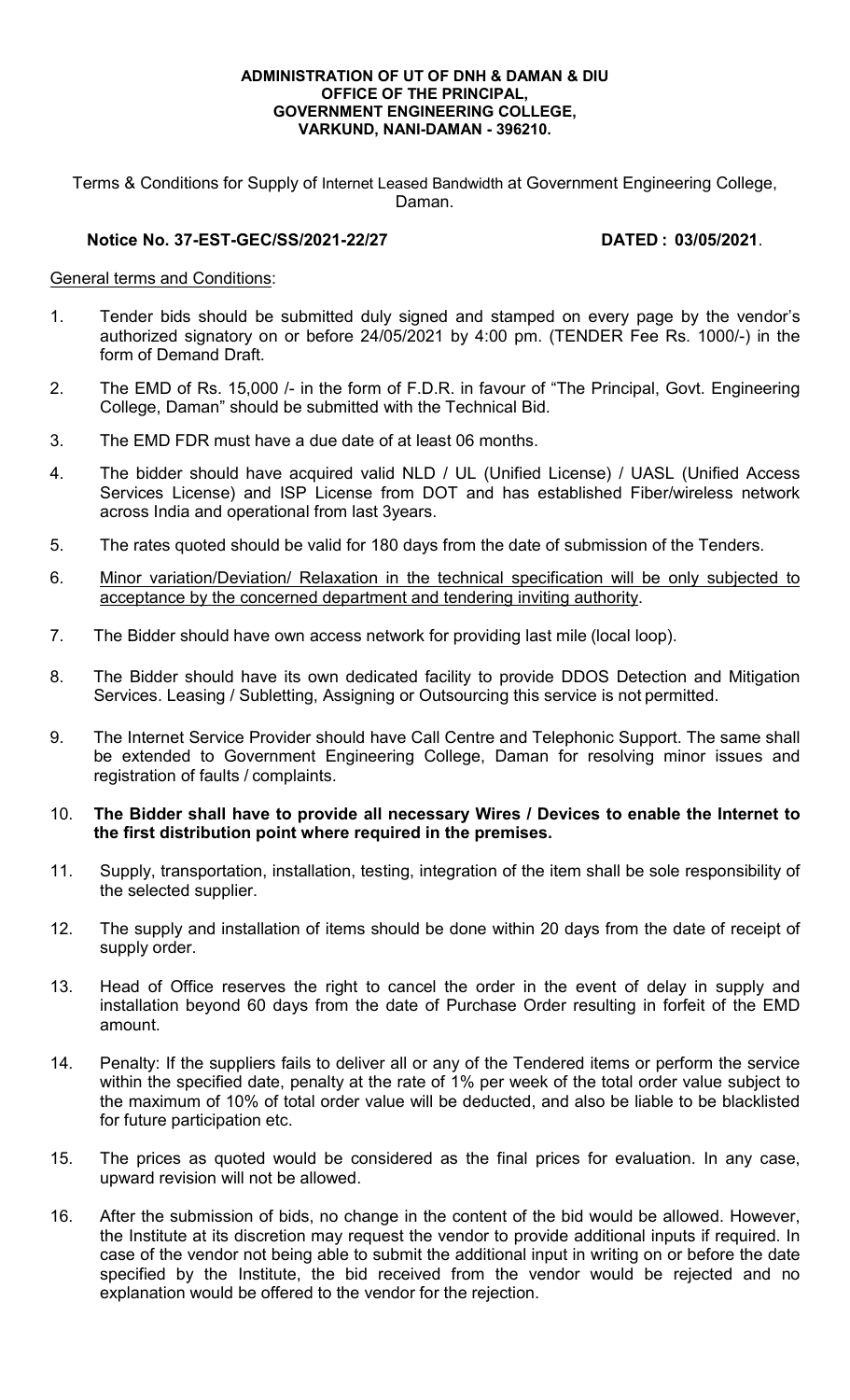- 17. The earnest money deposited (EMD) with the bid shall be returned along with the final payment in case of successful bidder. In case of other bidders it will be returned after finishing the codal formalities or after placing the supply order to the eligible bidder.
- 18. Tenders will be opened in the presence of the committee members & in respective of the representatives of the firms who may like to be / will be present on the date and time of opening of the tenders.
- 19. The Selected vendor will be required to submit a Security Deposit in the form of FDR, in the favour of "The Principal, Govt. Engineering College, Daman" of 10% of total order value for a warranty period from the date of supply and installation within one week of receipt of the supply order. (the security deposit shall remain with the principal for the entire warranty period).
- 20. Monthly Payment will be made on submission of bill in duplicate after satisfactory completion of all the formalities of supply, installation, testing and integration of the products at Govt. Engineering College, Daman after obtaining NOC of the concern department or principal.
- 21. Decision of the Head of the institute will be final and binding in any matters relating to the tender, also the Tender inviting authority reserves the rights to relax T&C related to this tender.
- 22. In case the vendor requires any further information / clarification related to this tender or specifications, they may contact the undersigned in writing on or before the due date & time of submission of tender, any arguments after the due date will not be acceptable.
- 23. Any statutory requirement for Device installation and working of all equipment of the ordered Fiber Connectivity shall be responsibility of the bidder. Permission from various authorities may be the sole responsibility of the bidder.
- 24. The vendors shall furnish the details of their local centers to support and shall deploy only trained service personnel to resolve the issues which may arise. Maximum time to repair (resolve & recover) a reported break down should be **Four hours**. Time for this purpose shall be measured as interval between the time of reporting the problem and the time when the problem is fully solved making the faulty components/functions fully operational.
- 25. Government Engineering College, Daman shall not be responsible for damage to the systems due to external circumstances such as earthquakes, floods, fires, riots, Lightning & other natural calamities or fluctuations etc.
- 26. Supplier shall ensure a visit to Government Engineering College, of a person of designation of Area Manager on monthly basis. During the implementation stage, Supplier shall depute engineers for attending to the complaints related to the hardware and software/firmware components.
- 27. Even if the goods are shifted to any other location of Government Engineering College, Daman during the warranty period, the warranty should continue.
- 28. Supplier shall maintain the sufficient Spares for maintaining required uptime guarantee.
- 29. Supplier shall have to guarantee continuous uninterrupted internet speed availability along with all the equipment supplied by them and should achieve minimum 99.5 % uptime across 24 X 7 calculated on monthly basis.
- 30. Neither the contract nor any rights granted under the contract may be sold, leased/sublet, assigned, or otherwise transferred, in whole or in part, by the supplier, and any such attempted sale, lease, assignment or otherwise transfer shall be void and of no effect without the advance written consent of the Government Engineering College, Daman.
- 31. The rates quoted by Tenderer shall be applicable & firm throughout the period of one year contract from the date of installation.
- 32. Service providers are requested to read the instructions contained therein carefully & meticulously for submission of tenders through e-procure portal.
- 33. Tender document not accompanied by all the Schedules/Annexures intact and duly filled in and signed shall be rejected.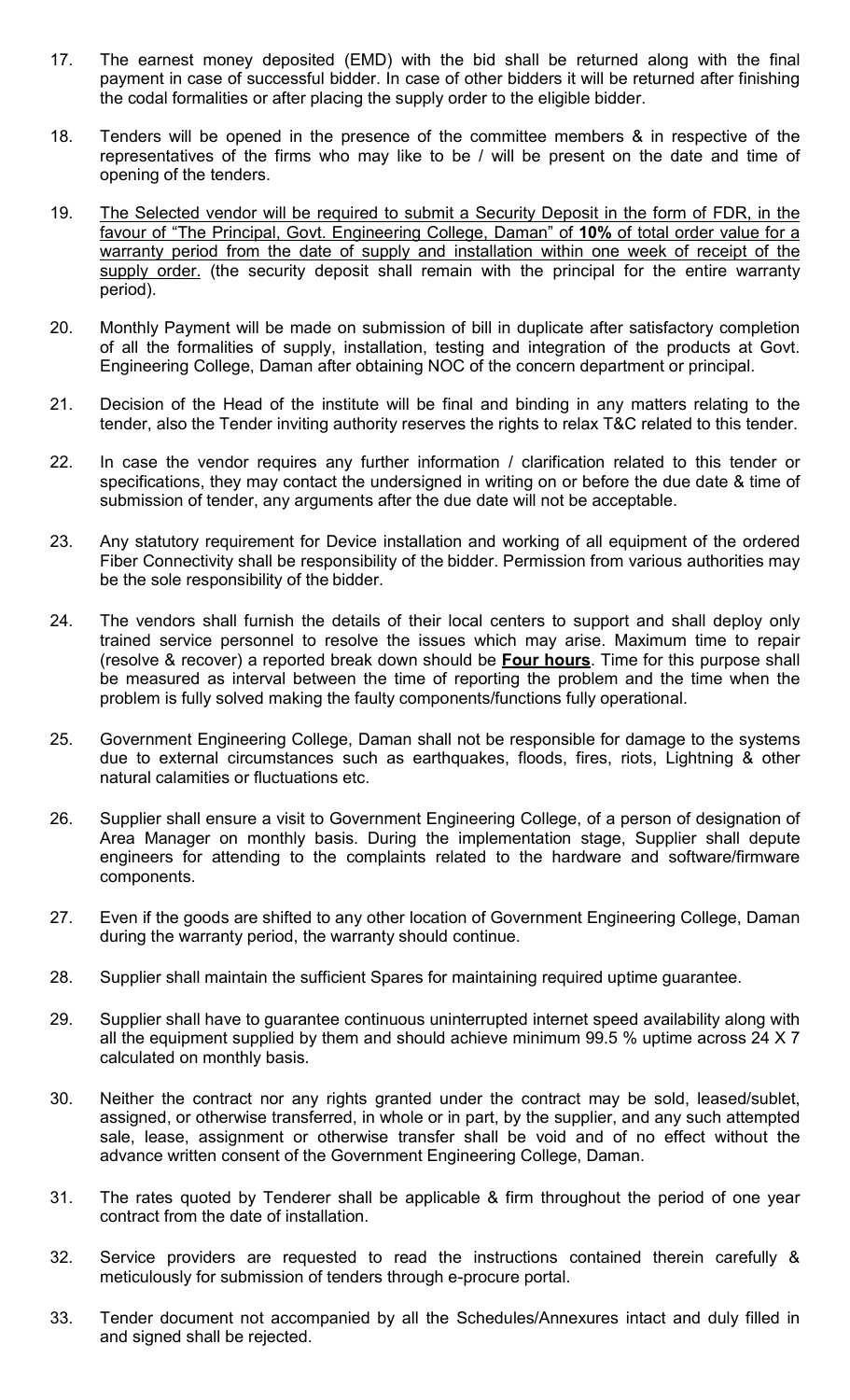- 34. The bidder should submit an undertaking that there are no deviations to the specifications mentioned in the tender either with the technical or commercial bids submitted.
- 35. Tenderer should quote only all-inclusive Price inclusive of Supply, Installation, commissioning, Transportation, Forwarding, Insurance, Training, Warranty etc. Taxes, GST.

All the following tender related documents must be submitted online ONLY (through GepNIC in the form of PDF duel numbered as per below Sr. No., without which tender will be liable for rejection.

- 1. Copy of EMD of Rs. 15,000/- in the form of F.D.R. valid up to 06 months from a nationalised bank.
- 2. Copy of Registration Certificate of the firm of a competent authority.
- 3. Copy of VAT / CST / GST and PAN Card.
- 4. Copy of Experience/Past Performance.
- 5. Copy of Income Tax return for last three years A.Y. 2018-19, 2019-20, 2020-21.
- 6. Self-certified certificate of assurance to service / repair / replace the complaint in reference of the instruments within one week of intimation.
- 7. Self-certified certificate of not being a "Black listed company / supplier etc.

# NOTE : UPLOAD SINGLE COPY FOR ALL ABOVE DOCUMENTS, THE DEPT. SHALL REQUEST ADDITIONAL INPUTS IF & WHEN FOUND NECESSARY.

(Dr. Avinash R. Chaudhari) I/c. Principal, Ph No. 9426888068 Email ID: gecdaman@gmail.com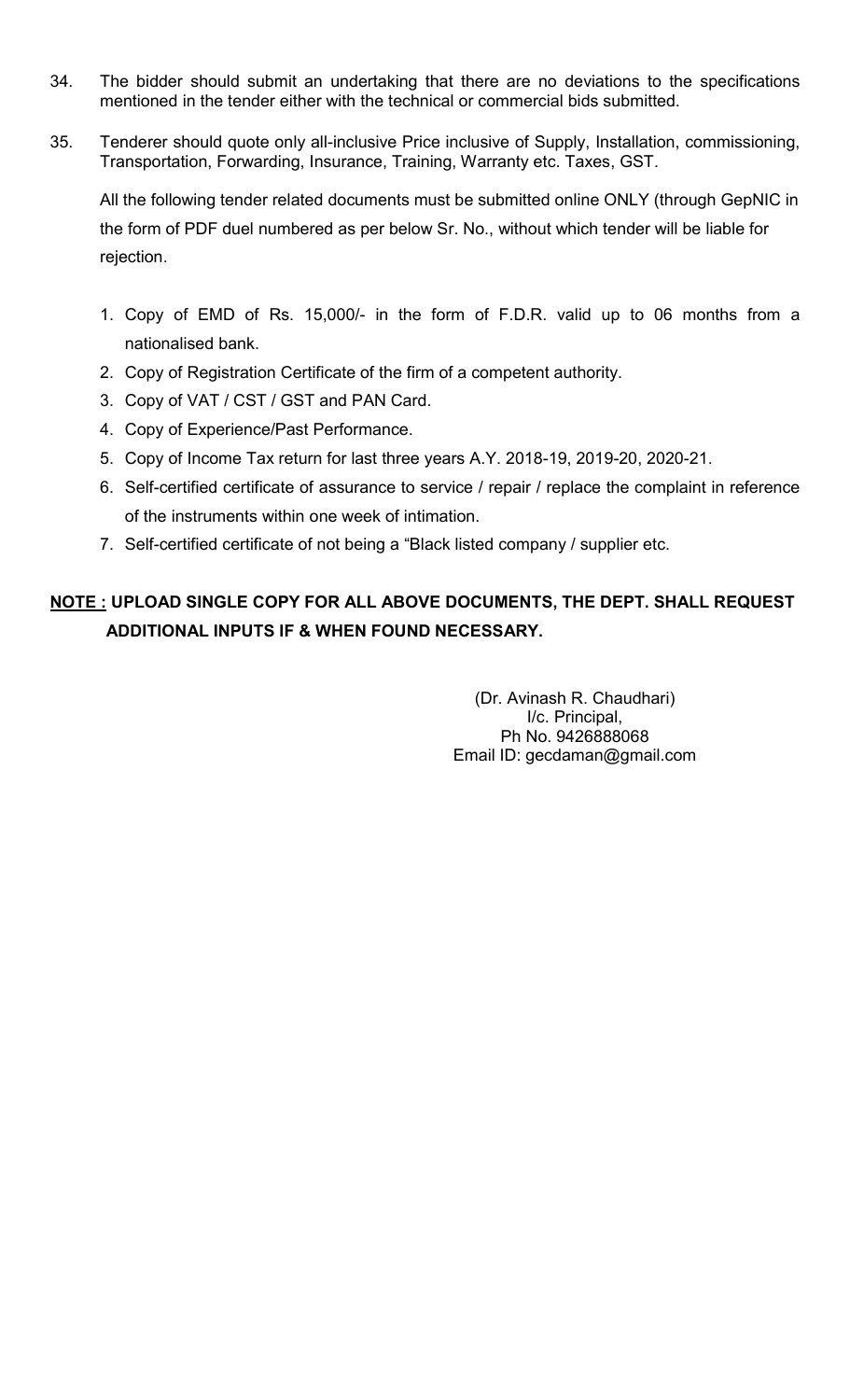## TENDER FORM (TECHNICAL BID)

## TENDER DOCUMENT FOR

## SUPPLY OF INTERNET LEASED BANDWIDTH AT GOVERNMENT ENGINEERING COLLEGE, DAMAN

Notice No. 37-EST-GEC/SS/2021-22/ 27 DATED : 03/05/2021.

From:

Date:

To, The Principal, Government Engineering College, Varkund, Nani Daman.

| 1.  | Full name of the Company / Firm /<br>Supplier (in block letters)                                                    | ÷  |  |
|-----|---------------------------------------------------------------------------------------------------------------------|----|--|
| 2.  | Full address of the Company / Firm /<br>Supplier with telephone number, E-mail<br>number, fax number                | t, |  |
| 3.  | Year of incorporation                                                                                               | t, |  |
| 4.  | Name(s) of the Proprietors / Partners /<br>Directors with their full address,<br>Telephone Number, e-mail, fax etc. | t, |  |
| 5.  | Tender Fee Demand Draft No. & Date                                                                                  |    |  |
| 6.  | Details of EMD of Rs. 15,000/- in the<br>form of F.D.R.                                                             |    |  |
| 7.  | Copy of Last three years Income-tax<br>return i.e. 2018-19, 2019-20 & 2020-21.                                      | ÷  |  |
| 8.  | Company / Firm / Supplier Bank Details<br>A. Bank Account No.-<br>B. Bank Name & Branch location -                  | t, |  |
| 9.  | Service tax / VAT / CST No.                                                                                         | t  |  |
| 10. | PAN No.                                                                                                             | t, |  |

 I / We certify that I / We read, understood and accept the contents of the broad terms and conditions incorporated in the Tender Form submit this Tender for consideration. I / We certify that the above statements are true.

(Signature of the Owner / Partner / Contractor with SEAL )

Full Name \_\_\_\_\_\_\_\_\_\_\_\_\_\_\_\_\_\_\_\_\_\_\_\_\_\_\_\_\_\_\_\_\_

Address \_\_\_\_\_\_\_\_\_\_\_\_\_\_\_\_\_\_\_\_\_\_\_\_\_\_\_\_\_\_\_\_\_\_